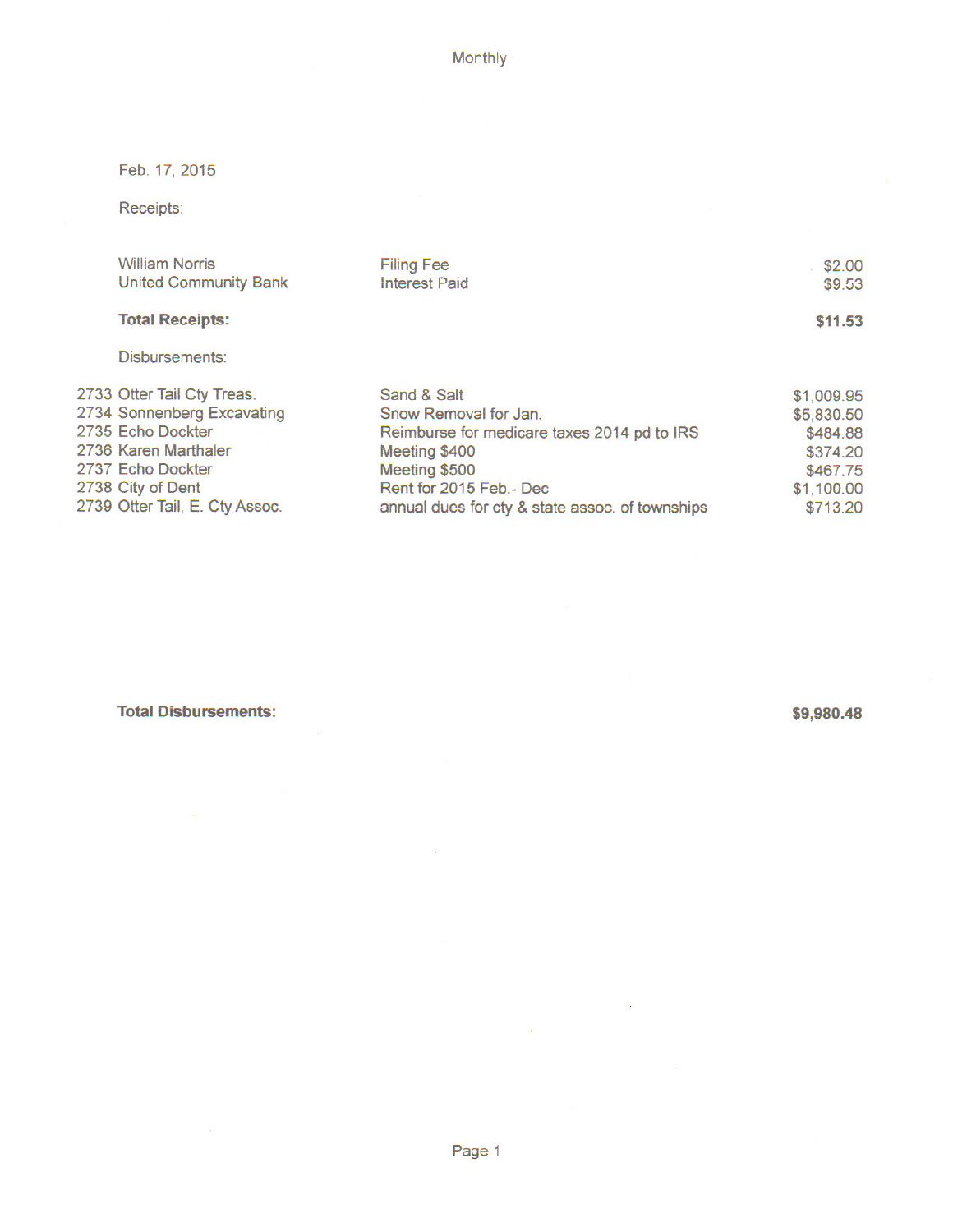## TOWNSHIP OF EDNA FINANCIAL REPORT AS OF Feb. 17, 2015

|                                   | <b>BUDGET</b> | <b>ACTUAL</b> | <b>VARIANCE</b> |
|-----------------------------------|---------------|---------------|-----------------|
| <b>RECEIPTS:</b>                  |               |               |                 |
| <b>General Property Taxes</b>     |               | \$3,304.78    |                 |
| Special Assessments E. Paul Lk    |               | \$0.00        |                 |
| Special Assessment Wood Duck Loop |               | \$0.00        |                 |
| Special Assessment Bill's Beach   |               | \$0.00        |                 |
| Government Aid                    |               | \$0.00        |                 |
| Gopher/Beaver Reimburs.           |               | \$0.00        |                 |
| <b>Filing Fees</b>                |               | \$4.00        |                 |
| Licenses & Permits                |               | \$0.00        |                 |
| <b>Interest Earnings</b>          |               | \$20.14       |                 |
| <b>Road Allotments</b>            |               | \$0.00        |                 |
| Road Sealing/Signs                |               | \$0.00        |                 |
| Reimburse. Of overpayment Taxes   |               | \$0.00        |                 |
| Check cancelled prev. years       |               | \$0.00        |                 |
| Class 5 Gravel reimburse.         |               | \$0.00        |                 |
| <b>TOTAL REVENUES</b>             | \$0.00        | \$3,328.92    |                 |
| <b>DISBURSEMENTS:</b>             |               |               |                 |
| Ordinary                          |               |               |                 |
| <b>Election Judges</b>            | \$400.00      | \$0.00        | \$400.00        |
| Legal Services                    | \$300.00      | \$0.00        | \$300.00        |
| Rent                              | \$600.00      | \$1,200.00    | (5600.00)       |
| Newspaper Ads- Official Notice    | \$1,500.00    | \$175.50      | \$1,324.50      |
| Personnel- Meeting Pay            | \$18,000.00   | \$2,168.78    | \$15,831.22     |
| Gopher Feet/ Beaver Tail Pay      | \$1,000.00    | \$0.00        | \$1,000.00      |
| Insurance                         | \$2,000.00    | \$0.00        | \$2,000.00      |
| Donations-Hist. Soc/Library       | \$2,000.00    | \$0.00        | \$2,000.00      |
| <b>Township Dues</b>              | \$800.00      | \$713.20      | \$86.80         |
| Loan Payments on Special          | \$0.00        | \$0.00        | \$0.00          |
| <b>TOTAL ORDINARY</b>             | \$26,600.00   | \$4,257.48    | \$22,342.52     |
| FIRE CONTRACT                     | \$28,445.00   | \$0.00        | \$28,445.00     |